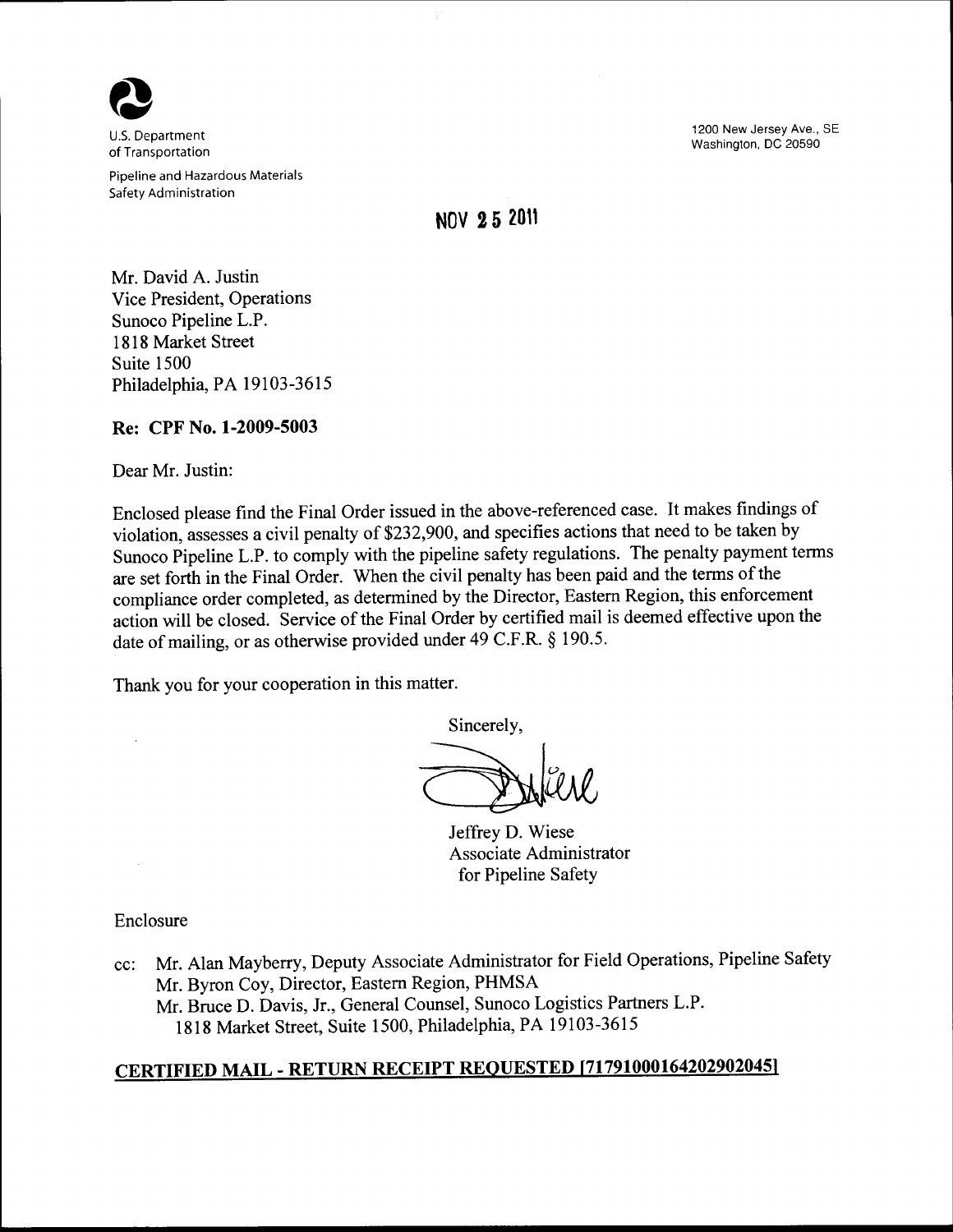## U.S. **DEPARTMENT OF TRANSPORTATION PIPELINE AND HAZARDOUS MATERIALS SAFETY ADMINISTRATION OFFICE OF PIPELINE SAFETY WASHINGTON, D.C. 20590**

) ) ) ) ) )

**In the Matter of** 

**Sunoco Pipeline L.P.,** 

**Respondent.**  --------------------------- ) **CPF No. 1-2009-5003** 

## **FINAL ORDER**

On November 25-26,2008, pursuant to 49 U.S.C. § 60117, a representative of the Pipeline and Hazardous Materials Safety Administration (PHMSA), Office of Pipeline Safety (OPS), conducted an investigation of a failure that occurred on a hazardous liquids pipeline operated by Sunoco Pipeline L.P. (Sunoco or Respondent) in Murrysville, Pennsylvania. Sunoco, a subsidiary of Sunoco Logistics Partners L.P., operates approximately 4,500 miles of hazardous liquid pipelines transporting crude oil, refined petroleum products, and highly volatile liquids in Texas, Pennsylvania, Ohio, New Jersey, and several other states.'

As a result of the investigation, the Director, Eastern Region, OPS (Director), issued to Respondent, by letter dated August 14, 2009, a Notice of Probable Violation, Proposed Civil Penalty, and Proposed Compliance Order (Notice). In accordance with 49 C.F.R. § 190.207, the Notice proposed finding that Sunoco had committed five violations of 49 C.F.R. Part 195 and proposed a civil penalty of \$232,900 for the alleged violations. The Notice also proposed that Respondent be directed to take specific actions to correct the alleged violations.

Sunoco responded to the Notice by letter dated September 15, 2009 (Response). In its Response, Respondent contested the allegations contained in the Notice and requested a hearing. A hearing was held on March 18, 2010, in Langhorne, Pennsylvania, with an attorney from the Office of Chief Counsel, PHMSA, presiding. Respondent submitted a post-hearing statement for the record dated April 15, 2010 (Closing).

## **FINDINGS OF VIOLATION**

The Notice alleged that Respondent violated 49 C.F.R. Part 195 as follows:

Sunoco has reported this mileage pursuant to 49 C.F.R. § 195.49.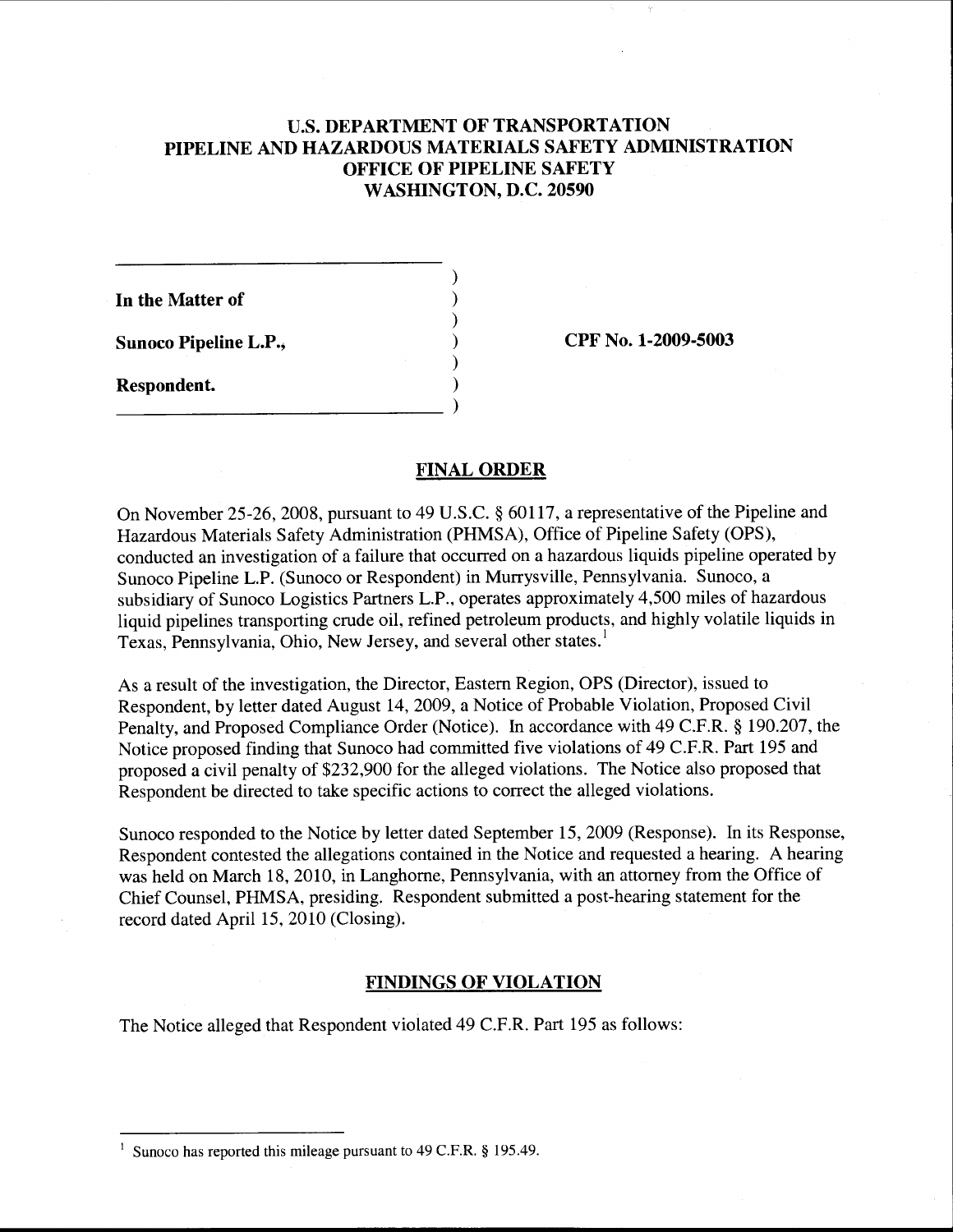#### **Item 1:** The Notice alleged that Respondent violated 49 C.F.R. § 195.402(a), which states:

## § **195.402 Procedural manual for operations, maintenance, and emergencies.**

(a) *General.* Each operator shall prepare and follow for each pipeline system a manual of written procedures for conducting normal operations and maintenance activities and handling abnormal operations and emergencies. This manual shall be reviewed at intervals not exceeding 15 months, but at least once each calendar year, and appropriate changes made as necessary to insure that the manual is effective. This manual shall be prepared before initial operations of a pipeline system commence, and appropriate parts shall be kept at locations where operations and maintenance activities are conducted.

The Notice alleged that Respondent violated  $\S 195.402(a)$  by failing to prepare written procedures for installing completion plugs on its pipeline system. On November 25, 2008, Respondent attempted to install a completion plug into a Thread-0-Ring (TOR) fitting on the upstream side of an aboveground mainline valve on its Montello-to-Pittsburgh 8-inch pipeline. After attempting to set the completion plug using a TDW T-101 drilling machine, the plug blew out resulting in the release of approximately 280 barrels (11,760 gallons) of gasoline into the local environment and nearby Turtle Creek. The pipeline failure resulted in evacuations of homes and businesses in the immediate area and temporary closure of U.S. Route 22 in Murrysville, Pennsylvania (NRC Report #890993).

The Notice alleged that Sunoco had failed to include in its operations and maintenance manual written procedures for installing completion plugs on its pipeline system. The Notice further alleged that Respondent stated it required personnel to follow the manufacturer's instructions for setting completion plugs, but the operator could not produce a written procedure from its operations and maintenance manual outlining this requirement.

Respondent contended at the hearing and in its Closing that§ 195.402(a) did not apply to the activity of installing a completion plug on November 25, 2008, because it was not a "normal operation or maintenance activity" to which the regulation applies. Sunoco explained that the "work being done was for the installation of [pig] launching and receiving traps," which constituted a construction project rather than an operations or maintenance activity.<sup>2</sup>

The evidence in the record shows that on the date in question, Respondent was installing a completion plug on the pipeline to complete a "tapping," an activity that involved installing a TOR fitting, drilling an opening into the pipeline through the fitting, and then plugging the fitting to prevent product from escaping through the opening. The pipeline segment had been isolated prior to the work being performed, but the segment still contained gasoline at pipeline pressure. The tapping of an operational pipeline, including the installation of a completion plug to finish the tap and prevent release, is an activity that if not properly performed presents a risk of release that threatens public safety and the environment. By comparison, construction activities are associated with installing new pipeline. For this reason, I find Respondent's tapping of an in-

 $<sup>2</sup>$  Closing at 2.</sup>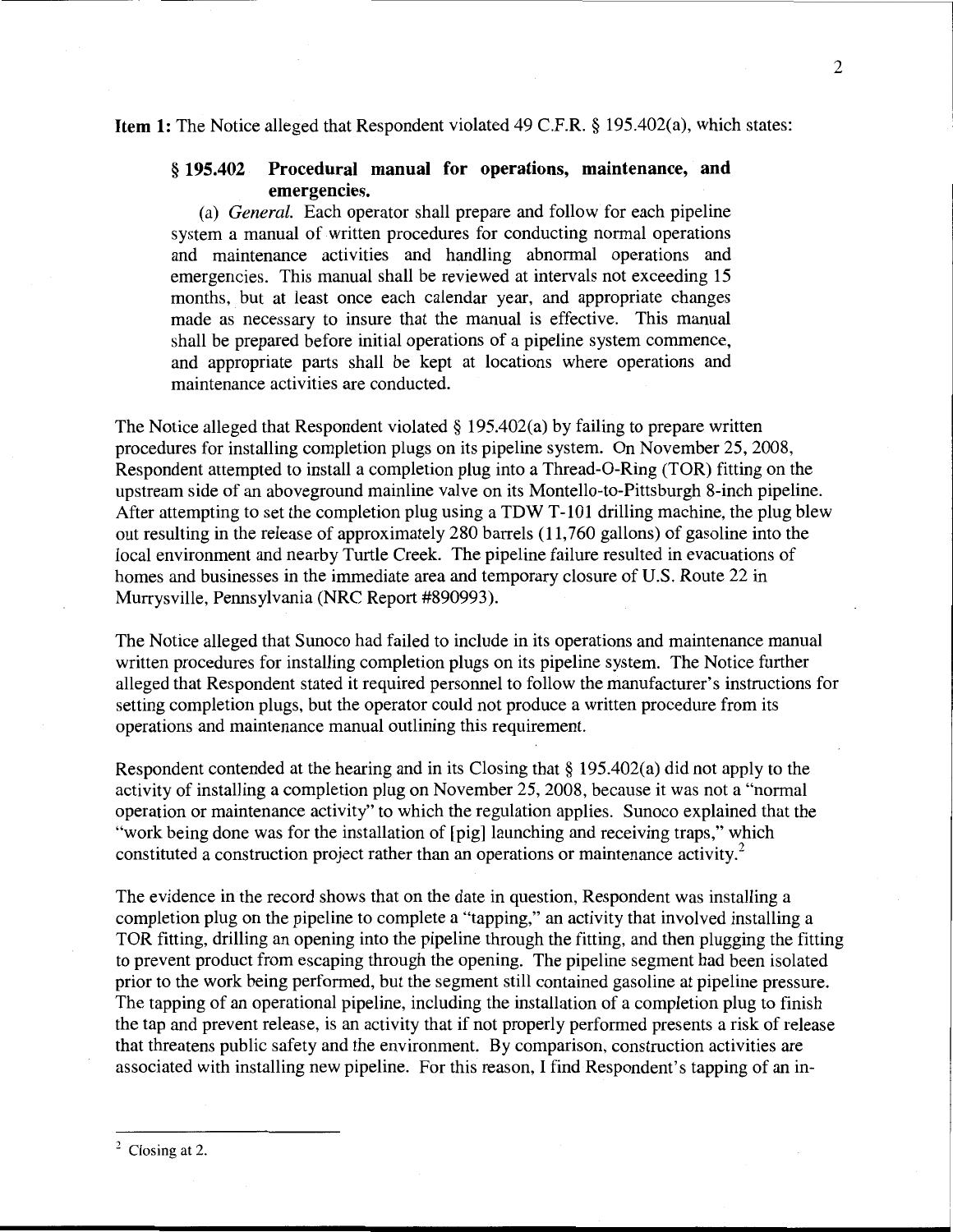service pipeline and installing a completion plug to seal the tap fell within the scope of conduct considered an operations or maintenance activity under§ 195.402(a). Therefore, Sunoco was required to have written procedures for the activity.<sup>3</sup>

Sunoco also contended that it had written procedures for the installation of completion plugs in accordance with§ 195.402(a). Specifically, Respondent pointed to its *DOT 195 Maintenance Manual, Subpart F-195.402(a)* and *Subpart G-195.505* (O&M Manual). The O&M Manual referenced Respondent's *Operator Qualification OQP-482 Hot Tapping* procedure *(OQP-482),*  which Sunoco explained also contained a sub-task for installing completion plugs. $4$  The company introduced these procedures as well as procedures from its qualification program, *JPM-OQP-482-001 Preparing for Hot Tapping* and *JPM-OQP-482-002 Completing Tap. <sup>5</sup>*

Respondent argued that its OQ procedure *OQP-482* complied with any requirement to have written procedures for installing completion plugs. The *OQP-482* procedure stated that its purpose was: "To provide instructions for performing/monitoring and control of cutting or drilling an opening into an in-service pipeline facility without interfering with the normal operation of the facility."6 Section 1.1.1 of the procedure required personnel to review the tapping machine manufacturer's instructions prior to proceeding to the job site.<sup>7</sup> Section 4.4 stated: "When tapping and/or cutting with the hot tapping machine, the manufacturer's instructions must be followed."<sup>8</sup> Section 4.12 required Respondent to "Cap or plug tap valve" connection until ready for use." $9$  These same procedures were repeated in Sunoco's OQ tasks *JPM-OQP-482-001* and *JPM-OQP-482-002.* 

After reviewing Respondent's O&M Manual and OQ procedures, I find that Respondent's procedures were deficient in several regards. First, Respondent's O&M Manual did not include written procedures for tapping or installing completion plugs. Although the O&M Manual crossreferenced the company's OQ procedures, it did not explicitly state that the OQ procedures were being adopted into the O&M Manual. For example, Section 195.402.a-01 of the O&M Manual lists among various Sunoco manuals and specifications both the *DOT 195 Operations Manual*  and the *Operator Qualification Procedures.* Section 195.505-02 of the O&M Manual specifies that the OQ Written Program is comprised of various sections, including "OQ-Appendix F, Covered Task Procedures." But the written O&M procedures did not explain that personnel were to consult any of these OQ procedures when performing operations and maintenance activities.

<sup>&</sup>lt;sup>3</sup> Sunoco also argued the activity is not "normally" performed, but the word "normal" in § 195.402(a) qualifies the term "operations" to distinguish between normal and abnormal operations. See § 195.402(c)-(d).

<sup>&</sup>lt;sup>4</sup> Closing, Exhibits 1 and 1A.

<sup>5</sup> Closing, Exhibits 2 and 3.

<sup>6</sup> Closing, Exhibit lA at 1.

<sup>7</sup> Closing, Exhibit lA at 5.

<sup>&</sup>lt;sup>8</sup> Closing, Exhibit 1A at 11.

<sup>9</sup> Closing, Exhibit lA at 12.

 $10$  By comparison, the TDW T-101 drilling machine manufacturer's installation procedures consisted of approximately nine pages of detailed instructions on the proper installation and use of completion plugs. Violation Report, Exhibit A, Item 10.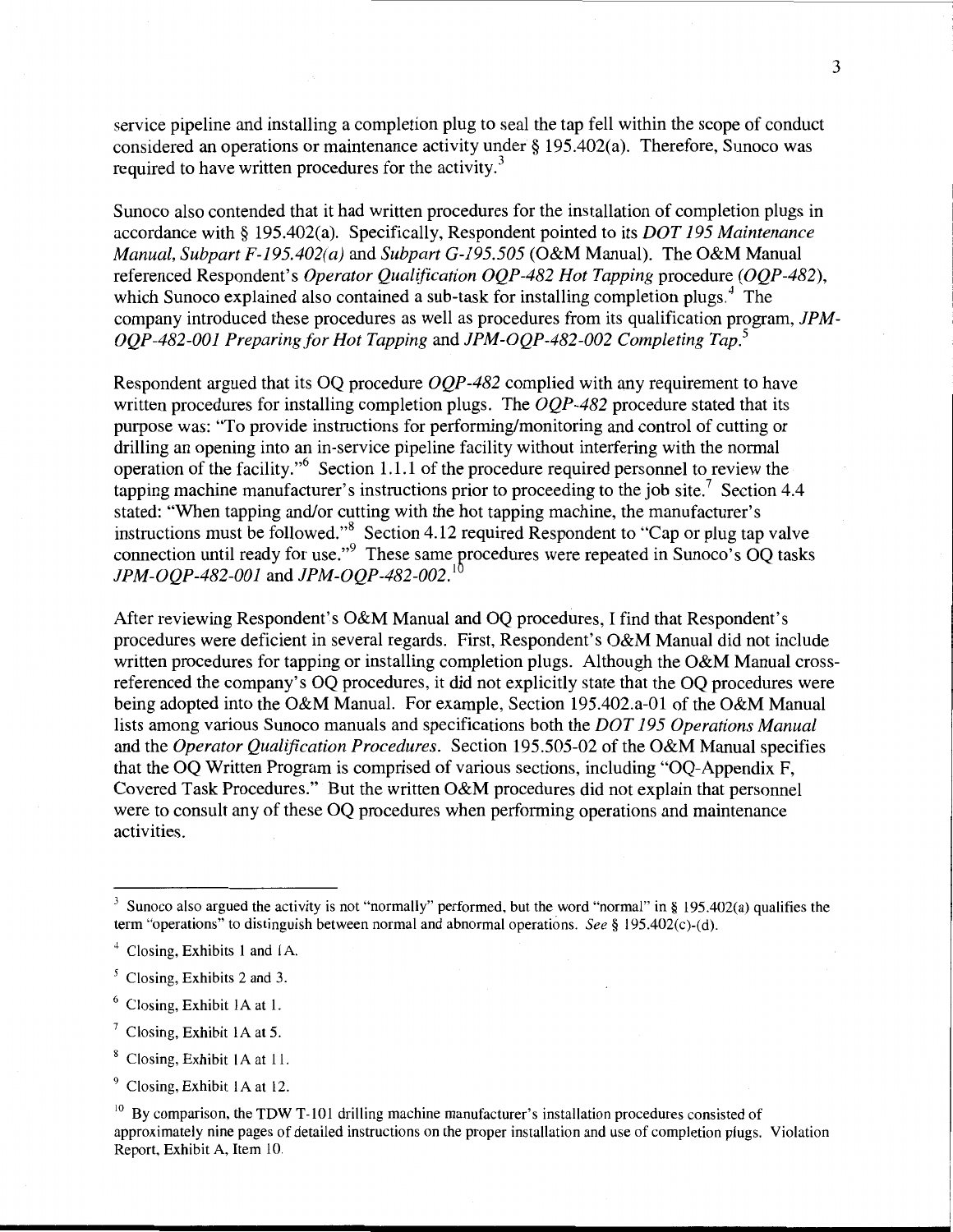With regard to *OQP-482,* although the OQ procedures included a general requirement for individuals to follow the manufacturer's set of instructions when tapping or cutting with a hot tapping machine, Respondent's procedures did not identify the precise manufacturer's instructions by name and direct individuals to specific provisions applicable to the relevant stages of the installation. If Respondent intended to adopt external instructions by reference, the company's own written procedures must either reproduce those instructions in the manual or identify the instructions by name and include the location where the instructions are located to ensure that employees will follow the correct procedures. Merely referring to "manufacturer's instructions" without any additional identifying information is insufficient.

Moreover, it appears there was some inconsistency between Respondent's *OQP-482* procedure and the TDW T-101 drilling machine manufacturer's instructions in this case. Section 4.11 of Sunoco's procedures permitted the removal of the tapping machine prior to capping or plugging, but if the tapping machine is removed as permitted under Section 4.11, a completion plug cannot be installed in accordance with the manufacturer's instructions and Respondent's Section 4.12 procedure, as the TDW tool would have already been removed.

In its Closing, Sunoco argued that § 195.402(a) "does not require any particular level of detail, it only requires that there be a procedure."<sup> $11$ </sup> I do not accept this argument. Section 195.402 requires that the written procedures at a minimum be "effective" in order to "provide safety during maintenance and normal operations."<sup> $12$ </sup> Procedures that are ineffective or that do not provide an acceptable level of safety may be found in noncompliance. In prior enforcement cases, PHMSA has found an operator's procedures were in violation of the regulatory requirement because they were similarly inadequate or lacking in sufficient detail. <sup>13</sup> In the present case, Sunoco's procedures were ineffective because the O&M Manual did not contain procedures for installing a completion plug, the manual referenced but did not explicitly incorporate OQ procedures that included a general requirement to follow additional instructions, the OQ procedures did not identify those additional instructions and where they were located, and the OQ procedures appeared to be in conflict with the additional instructions.

Accordingly, after considering all of the evidence, I find that Respondent violated§ 195.402(a) by failing to prepare effective written procedures for installing a completion plug on its pipeline facility.

**Item 2:** The Notice alleged that Respondent violated 49 C.P.R.§ 195.402(a), quoted above, by failing to follow its written procedures, which directed personnel to follow the manufacturer's instructions when tapping or cutting with a hot tapping machine. Specifically, the Notice alleged that Sunoco did not properly calculate the travel distance required for the completion plug to set completely and securely in the TOR fitting, as specified in the manufacturer's *T-lOla Operating* 

 $11$  Closing at 2.

 $12\,$  § 195.402(a) and (c).

<sup>&</sup>lt;sup>13</sup> See, e.g., In the Matter of CPN Pipeline Co., Final Order, CPF No. 5-2007-1006, at 7, 2009 WL 5538654 (Dec. 16, 2009) (finding that an ineffective cross-reference in the operator's procedures constituted a violation of § 192.911(k)); *In the Matter of ChevronTexaco Pipeline Co.*, Final Order, CPF No. 5-2002-0006, at 1, 2003 WL 25429840 (Oct. 6, 2003) (finding that the absence of sufficient detail in the procedures to allow employees to effectively respond to abnormal and emergency situations constituted a violation of§ 192.605) (available online at "http://www.phmsa.dot.gov/pipeline/enforcement").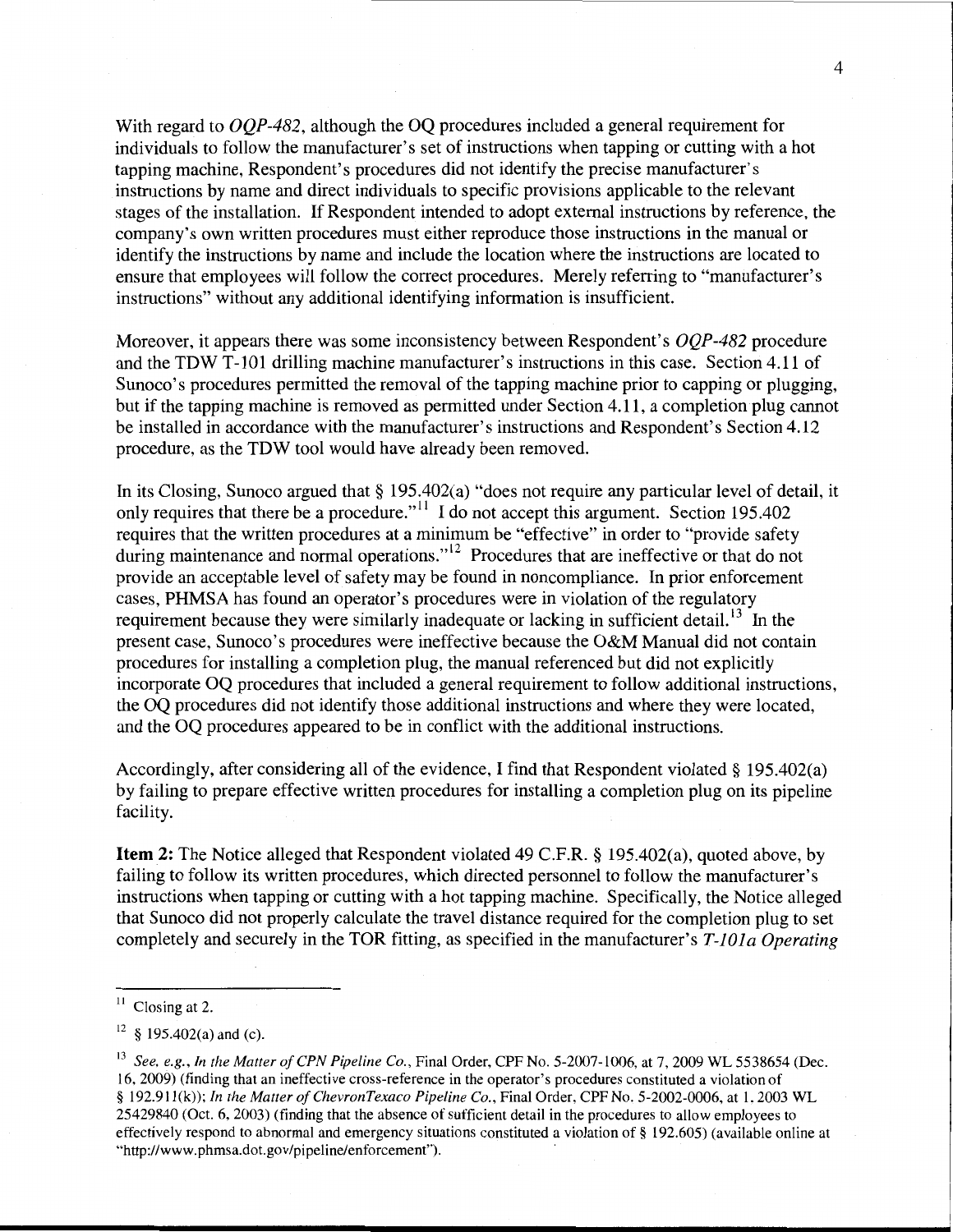*and Maintenance Instructions* (TDW instructions). After Respondent had installed the completion plug, the plug allegedly blew out because it had not been completely set in accordance with the manufacturer's instructions.

Sunoco contended that it had followed its own written procedures in accordance with § 195.402(a). Respondent stated that it performed the activity "in accordance with their training and the JPM [job performance measures] criteria," referring to qualification procedures *JPM-OQP-482-001* and *JPM-OQP-482-002.* With respect to the manufacturer's installation procedures, Sunoco argued that the regulation does not require the company to follow the manufacturer's procedures and that its OQ procedures did not require that the manufacturer's procedures be followed "to the exclusion of the operator's training and JPM qualifications."<sup>14</sup>

Section 195.402(a) requires an operator to follow its manual of written procedures for conducting normal operations and maintenance activities. Although I found in Item 1 that Respondent's procedures were inadequate, Sunoco's *OQP-482* procedure required personnel to review and follow the tapping machine manufacturer's instructions prior to proceeding to the job site and also when physically tapping the pipeline. In the record is also evidence that Respondent's personnel acknowledged that employees were supposed to follow the manufacturer's installation instructions. Accordingly, under§ 195.402(a), Respondent was required to follow these procedures during the tapping activity on November 25, 2008.

Section 1.1.1 of Respondent's OQ Procedures required personnel to review the tapping machine manufacturer's instructions prior to proceeding to the job site. In addition, Section 4.4 of Respondent's procedures stated: "When tapping and/or cutting with the hot tapping machine, the manufacturer's instructions must be followed." The tapping machine manufacturer's instructions, specifically Section III, Paragraph 2.2 of the TDW instructions, specified how to determine the distance the completion plug must travel to completely set in the TOR fitting. In addition, Paragraph 2.4 specified how to set the completion plug. This paragraph contained the following warning: "If the measurements taken in paragraph 2.2 cannot be attained, do not assume plug is set. Do not remove valve. Thread-o-ring is not completely set. Follow removal instructions, check all work including measurements, and reset."<sup>15</sup>

Although Respondent argued that it had installed the completion plug in accordance with its procedures, there is no evidence that the company determined the distance for the completion plug to travel as required by the TDW instructions. The evidence in the record proves it was more likely that Sunoco failed to follow the instructions resulting in an improperly set plug. During the PHMSA investigation, evidence was produced that suggested the pipe riser may have been slightly oval shaped, which could have interfered with the completion plug reaching the proper seat depth.<sup>16</sup> Similarly, Respondent attributed the failure of the plug to a faulty TOR nipple (into which the completion plug was to be installed), which prevented the uninhibited insertion of the completion plug.  $17$  Had Respondent followed the TDW instructions to determine the proper distance the completion plug must travel to be completely set, the company would

5

 $14$  Closing at 3.

<sup>&</sup>lt;sup>15</sup> Violation Report, Exhibit A, Item 10, pages 18-19.

<sup>&</sup>lt;sup>16</sup> Violation Report at 5.

 $17$  Closing at 1.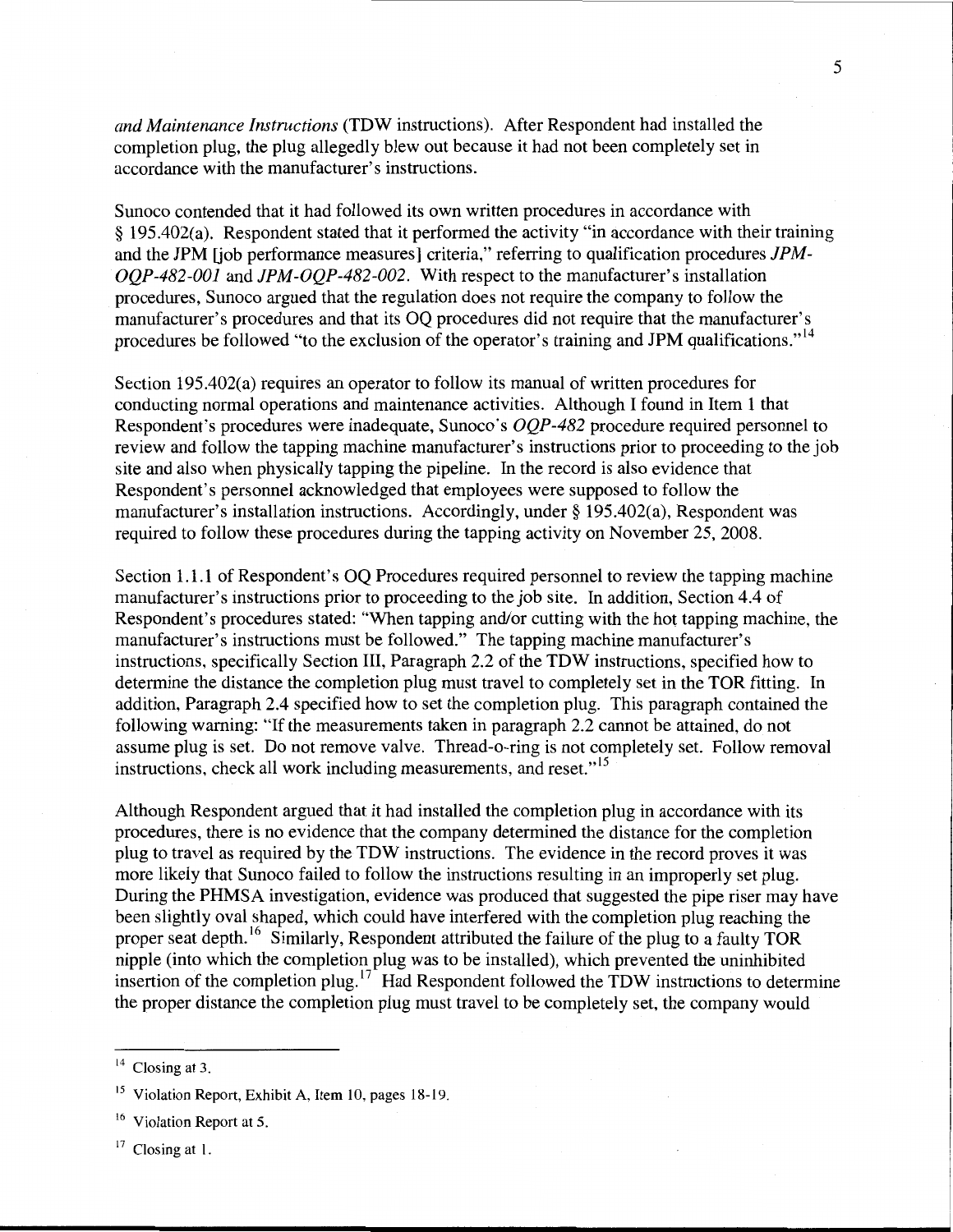have likely identified any issue preventing the plug from being correctly installed.

Finally, Sunoco argued that PHMSA cannot find the company in violation for both failing to have written procedures (Item 1) and failing to follow the written procedures (Item 2).

In Item 1, I found that Respondent's procedures were ineffective and lacking in detail, which constituted a violation of the regulatory requirement. Although they were ineffective for purposes of compliance with the regulatory standard, the procedures nevertheless included a requirement for personnel to follow the manufacturer's instructions when tapping or cutting with a hot tapping machine. The evidence demonstrates Sunoco failed to comply with those instructions, and therefore failed to comply with its own procedures. Sunoco's failure to follow its procedures is a separate offense from the company's failure to prepare procedures that satisfy the regulation. Therefore, I find Sunoco may be found in violation for both.

Accordingly, after considering all of the evidence, I find that Respondent violated 49 C.F.R. § 195.402(a) by failing to follow its written procedures for installing the completion plug.

**Item** 3: The Notice alleged that Respondent violated 49 C.F.R. § 195.505(a), which states:

#### § **195.505 Qualification program.**

Each operator shall have and follow a written qualification program. The program shall include provisions to:

(a) Identify covered tasks; ...

The Notice alleged that Respondent violated§ 195.505(a) by failing to identify the installation of completion plugs as a covered task in its written OQ program. Sunoco's OQ program had two methods for qualifying individuals to perform covered tasks: (1) a commercial method developed by the National Center for Construction Education and Research (NCCER); and (2) an internal method developed by Sunoco that uses job performance measures (JPM), an employee reviewer (usually a supervisor), and a list of task-specific requirements and questions that the qualifying individual completes.

The Notice alleged that Respondent's JPM method for qualifying individuals to perform pipeline tapping (under procedures JPM-OQP-482-001 and JPM-OQP-482-002) did not identify the installation of completion plugs as a covered task for which individuals must be qualified, and that only the NCCER method identified the installation of completion plugs as a covered task.<sup>18</sup>

Respondent contended that the installation of a completion plug is not a covered task and therefore the qualification requirements in  $\S$  195.505(a) were not applicable. Respondent explained that the activity does not meet the four-part test for a covered task because the activity is neither a maintenance task nor required by Part 195.

Section 195.501(b) provides that "a covered task is an activity, identified by the operator, that: (1) Is performed on a pipeline facility; (2) Is an operations or maintenance task; (3) Is performed as a requirement of this part; and (4) Affects the operation or integrity of the pipeline." I have

<sup>&</sup>lt;sup>18</sup> Respondent clarified that the correct NCCER task applicable to installing a completion plugs as part of a TOR assembly is NCCER task 40.8, not 40.91.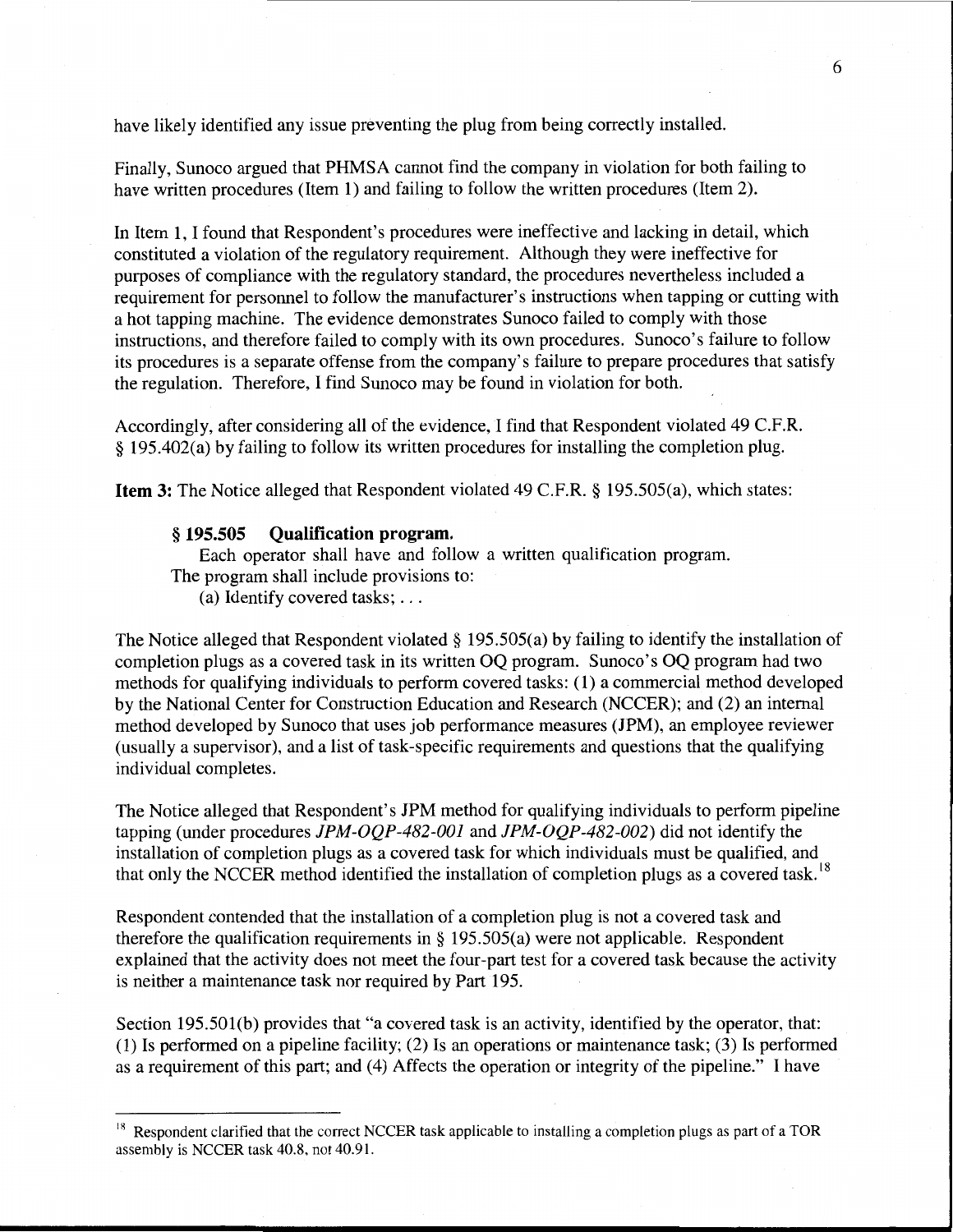already determined in Item 1, above, that tapping a pipeline and installing a completion plug is an operations or maintenance task. In addition, the task is performed on a pipeline facility and, as evident from the events of November 25, 2008, the activity has the potential to affect the operation and integrity of the pipeline.

Respondent argued that tapping a pipeline and installing a completion plug is not performed as a requirement of Part 195. I disagree. There are a number of pipeline safety requirements that apply directly to the tapping of a pipeline and installing a completion plug, including requirements in Subparts C and D of Part 195, which prescribe minimum design and installation requirements. These requirements must be followed when installing a fitting, plug, or any pipeline component. Since this function must be performed in accordance with the requirements in Part 195, I find that tapping a pipeline and installing a completion plug to complete the tap is an activity that must be identified as an OQ covered task and that individuals performing the activity must be qualified.<sup>19</sup>

Respondent contended further that its JPM method properly included the activity of installing a completion plug as a "sub-task" of the covered task for tapping a pipeline. The company explained that it has polled several other pipeline operators and none of them listed the installation of a completion plug as a covered task in their OQ programs, but rather considered the activity to be a sub-task within the general covered task of tapping a pipeline.

The OO regulations at §§ 195.501(b) and 195.505(a) do not refer to "sub-tasks." If an operations or maintenance activity meets the four-part test for a covered task, it does not matter whether an operator identifies the activity as a separate covered task or an element of another covered task, so long as the activity has been identified as requiring qualification to perform and the operator has a process in place to ensure through evaluation that individuals performing the activity are qualified. Respondent may refer to the installation of a completion plug as a "sub-task" of tapping a pipeline, but because installing a completion plug to close the tap is a basic element of tapping that meets the four-part test for a covered task, the operator's OQ program must identify installing a completion plug to close the tap as a task requiring qualification.<sup>20</sup>

Although the procedures in Section 4.12 of Respondent's *JPM-OQP-482-002* specified that an individual must "Cap or plug [the] tap valve connection [to seal the opening] until [it is] ready for use," this limited procedure by itself did not identify the installation of completion plugs as a covered task for which personnel must be qualified. In addition, the lack of details in the procedure resulted in there not being a process by which to ensure individuals can be evaluated to determine if they are qualified to perform the task.

Accordingly, after considering all of the evidence, I find that Respondent violated 49 C.F.R. § 195.505(a) by failing to identify the installation of a completion plug as a covered task in its OQ program.

<sup>&</sup>lt;sup>19</sup> Oualified means that "an individual has been evaluated and can: (a) Perform assigned covered tasks and (b) Recognize and react to abnormal operating conditions." § 195.503.

<sup>&</sup>lt;sup>20</sup> See Enbridge Energy Partners, L.P., Final Order, CPF No. 3-2008-5011, at 12 (Aug. 17, 2010) (finding the installation of Weld+Ends couplings is a covered task even if the operator's procedures included the activity under a combined OQ item).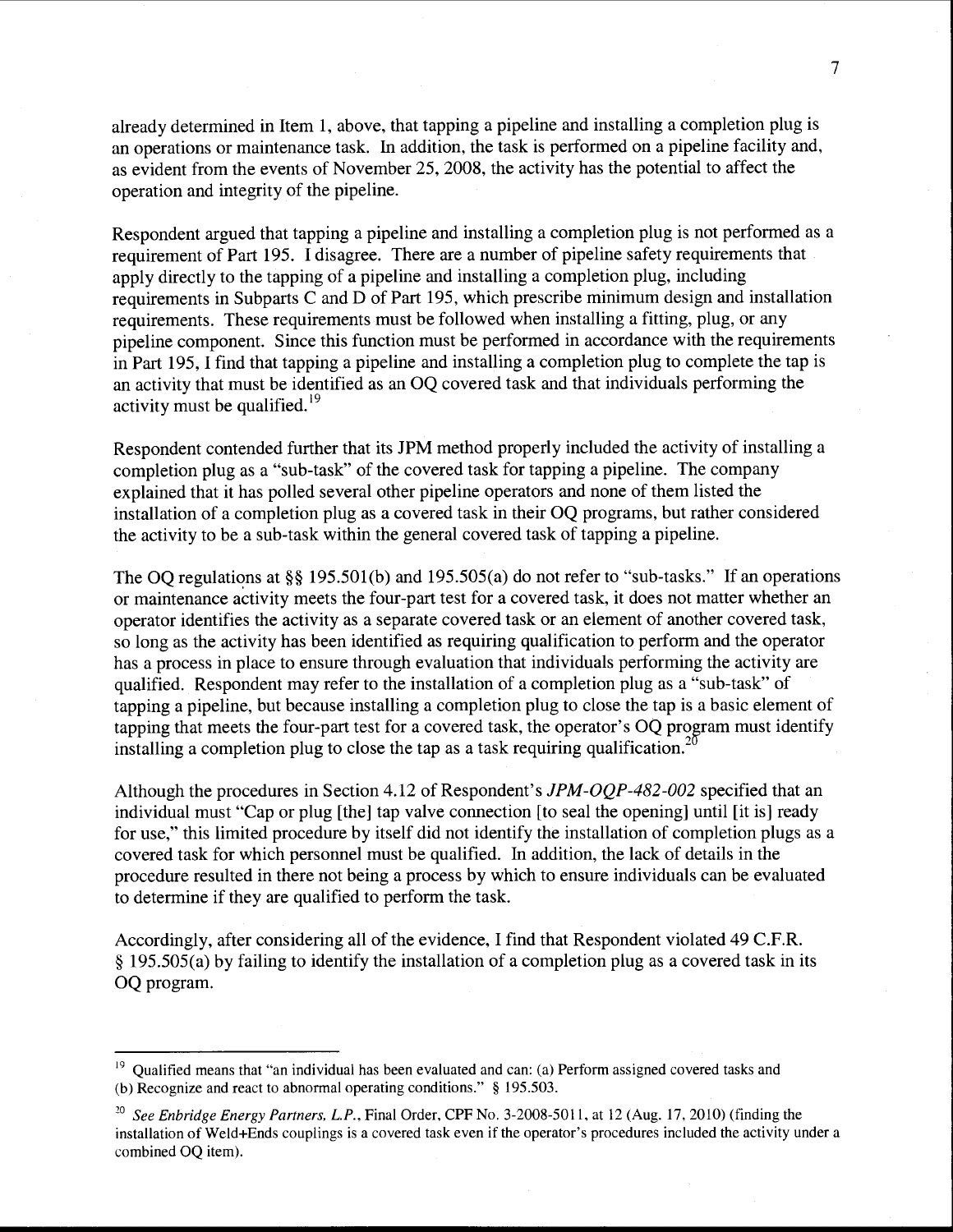**Item 4:** The Notice alleged that Respondent violated 49 C.F.R. § 195.505(b), which states:

#### § **195.505 Qualification program.**

Each operator shall have and follow a written qualification program. The program shall include provisions to:

 $(a) \ldots$ .

(b) Ensure through evaluation that individuals performing covered tasks are qualified; ...

The Notice alleged that Respondent violated§ 195.505(b) by failing to ensure through evaluation that an individual installing a completion plug was qualified to perform the task. Specifically, the Notice alleged that one of the employees installing the completion plug on November 25, 2008, had been qualified for tapping a pipeline under *JPM-OQP-482,* but that procedure was insufficient to ensure through evaluation that he was qualified to install a completion plug.<sup>21</sup>

Respondent reiterated that the installation of a completion plug is not a covered task and therefore the qualification requirements in§ 195.505(b) were not applicable. I have already determined the installation of a completion plug was required to be identified in the OQ program as a covered task for which individuals must be qualified. Therefore, Respondent was required to ensure through evaluation that individuals installing completion plugs were qualified under § 195.505(b).

Respondent also argued the employee was qualified under *JPM-OQP-482* to install completion plugs because the activity is a "sub-task" of the covered task of tapping a pipeline.

The only reference to installing a "plug" in the applicable sections of Respondent's *JPM-OQP-482* is Section 4.12, which specified that an individual must "Cap or plug tap valve connection until ready for use." As indicated above, this statement is too limited to be used in evaluating whether someone is qualified to perform all that is required to safely install a completion plug. Therefore, I find that Respondent did not ensure through evaluation that the employee could perform the task of installing a completion plug safely.

Finally, Sunoco contended that even if the employee was not qualified to install a completion plug, the individual was being directed and observed by the other employee present during the activity, who was qualified.

Section 195.505(c) provides that someone who is not qualified may perform a covered task if directed and observed by an individual that is qualified. After a review of the record, I find no evidence to support Respondent's assertion that the unqualified individual was being directed and observed by the other. Both individuals were present at the site performing the installation activity, but there is no evidence that a "direct and observe" arrangement had been established between them in accordance with any written procedures prepared by Sunoco.<sup>22</sup>

<sup>&</sup>lt;sup>21</sup> The Notice alleged the other employee installing the completion plug on November 25, 2008, had been properly qualified under the NCCER method.

<sup>&</sup>lt;sup>22</sup> See In The Matter of Williams Gas Pipeline-Transco, Final Order, CPF No. 1-2005-1007, at 11, 2007 WL 2475903 (Jul. 18, 2007) (finding that an operator must be able to present documentation that it followed its own procedures for allowing an unqualified individual to perform a covered task at the direction and under the observation of an individual who is qualified).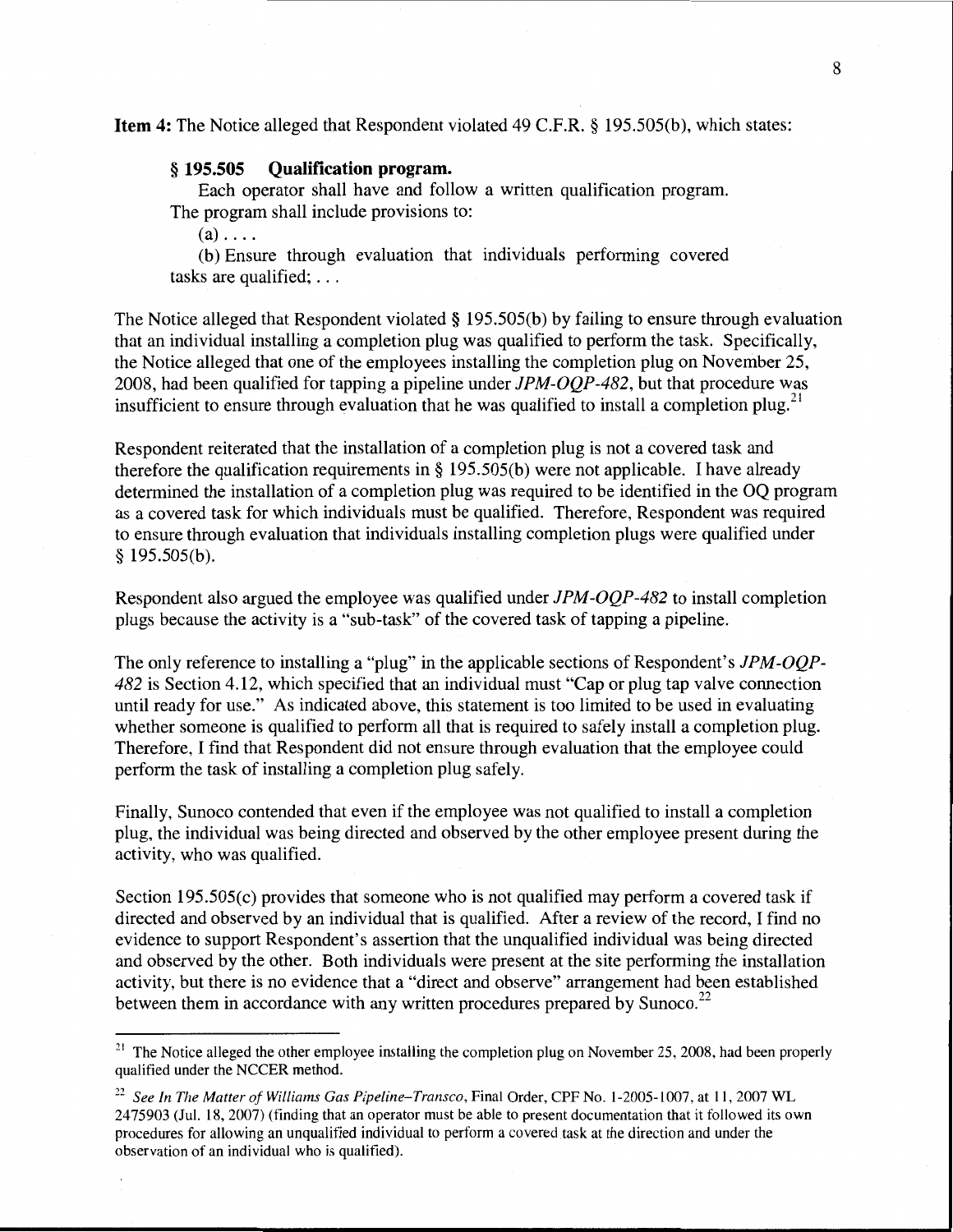Accordingly, after considering all of the evidence, I find that Respondent violated 49 C.P.R. § 195.505(b) by failing to ensure through evaluation that the individual performing a covered task was qualified.

**Item 5:** The Notice alleged that Respondent violated 49 C.P.R.§ 195.505(h), which states:

#### § **195.505 Qualification program.**

Each operator shall have and follow a written qualification program. The program shall include provisions to:

 $(a)$ ....

(h) After December 16, 2004, provide training, as appropriate, to ensure that individuals performing covered tasks have the necessary knowledge and skills to perform the tasks in a manner that ensures the safe operation of pipeline facilities; ...

The Notice alleged that Respondent violated§ 195.505(h) by failing to provide training to ensure that individuals installing completion plugs have the knowledge and skills to perform the task in a safe manner. Specifically, the Notice alleged that Sunoco was unable to provide any documentation that either employee had received training on the installation of completion plugs.

Respondent reiterated that the installation of completion plugs is not a covered task and therefore the training requirements under§ 195.505(h) are not applicable. I have determined above that the installation of completion plugs is a covered task. Therefore, Respondent was required to ensure that all individuals received the appropriate training under§ 195.505(h).

Respondent argued that since both employees were qualified, it follows necessarily that the individuals were also trained, because individuals must be trained to be qualified. Respondent highlighted that one of the employees had 16 years of experience, which should prove that he was adequately trained.

Section 195.505(h) requires operators to provide training to individuals that are performing covered tasks. The regulation does not exempt from this requirement employees who are already qualified or who have many years of experience. Qualifications alone do not prove that Respondent provided training, because individuals may pass a qualification evaluation based on experience and ability. I have already determined that one of the employees was not properly qualified, but regardless of whether the employees were qualified, Respondent must still provide training as mandated by the regulation. Training is in addition to the qualifications an individual may have and ensures the individual has the knowledge and skills to perform the covered task in  $\alpha$  manner that ensures safety.<sup>23</sup>

Sunoco did not present any evidence that it had a training program for the installation of completion plugs, such as written training material or records showing the dates individuals completed training. Therefore, I do not find support for Respondent's assertion that it provided training on the installation of completion plugs to the two employees who were performing the activity on November 25, 2008.

<sup>&</sup>lt;sup>23</sup> Respondent contended that the regulation does not require the company to maintain any records of its training, but § 195.507 requires operators to "maintain records that demonstrate compliance with this subpart," which includes training under § 195.505(h).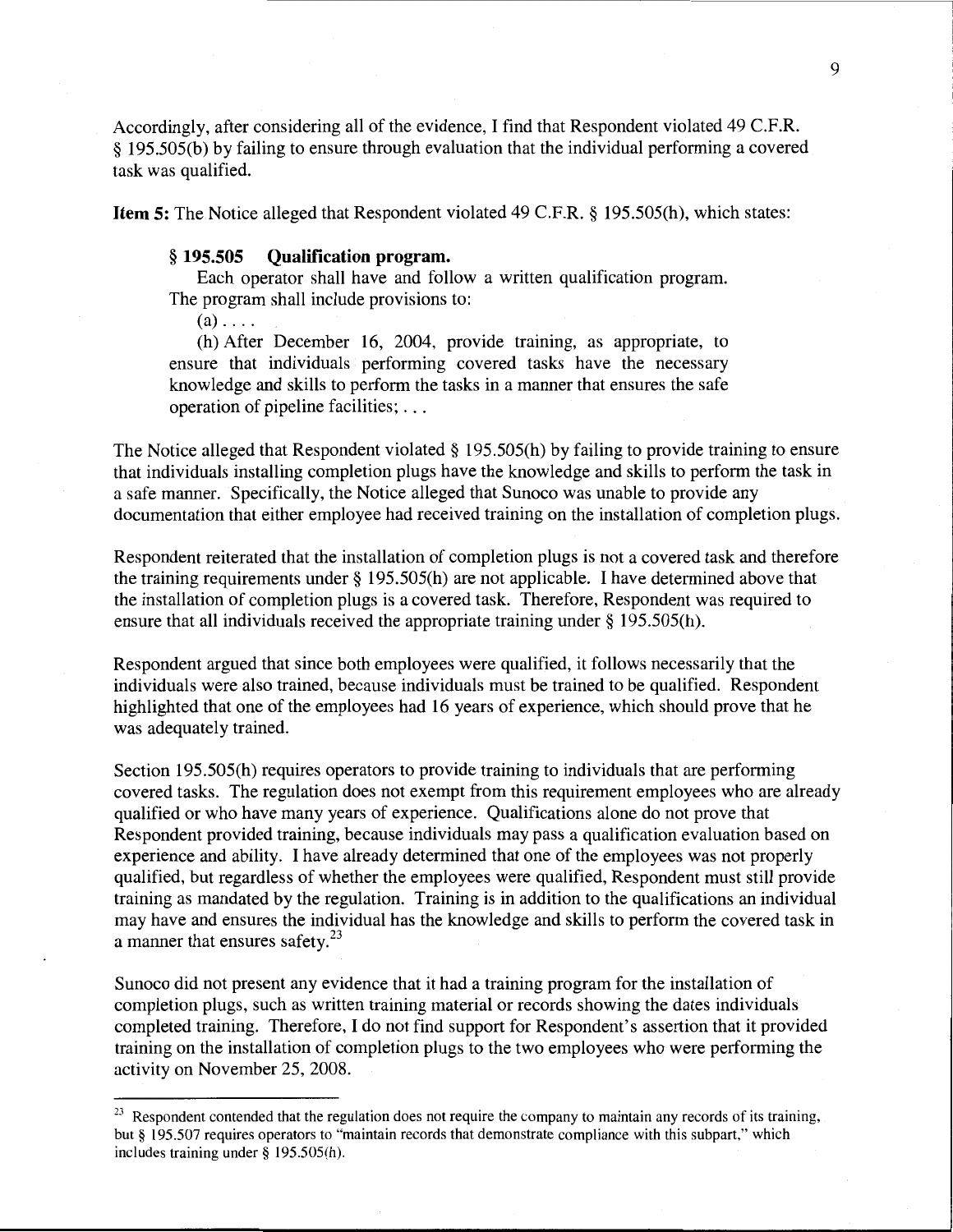Accordingly, after considering all of the evidence, I find that Respondent violated 49 C.F.R. § 195.505(h) by failing to provide training to ensure that individuals installing completion plugs have the knowledge and skills to perform the task in a safe manner.

These findings of violation will be considered prior offenses in any subsequent enforcement action taken against Respondent.

#### ASSESSMENT OF PENALTY

Under 49 U.S.C. § 60122, Respondent is subject to an administrative civil penalty not to exceed \$100,000 per violation for each day of the violation, up to a maximum of \$1,000,000 for any related series of violations.

In determining the amount of a civil penalty under 49 U.S.C. § 60122 and 49 C.F.R. § 190.225, I must consider the following criteria: the nature, circumstances, and gravity of the violation, including adverse impact on the environment; the degree of Respondent's culpability; the history of Respondent's prior offenses; the Respondent's ability to pay the penalty and any effect that the penalty may have on its ability to continue doing business; and the good faith of Respondent in attempting to comply with the pipeline safety regulations. In addition, I may consider the economic benefit gained from the violation without any reduction because of subsequent damages, and such other matters as justice may require.

The Notice proposed a total civil penalty of \$232,900 for the violations in Items 1, 2 and 5.

Item 1: The Notice proposed a civil penalty of \$32,900 for Respondent's violation of 49 C.F.R. § 195.402(a). Respondent violated§ 195.402(a) by failing to prepare written procedures for installing a completion plug on its pipeline facility. Sunoco's procedures were ineffective because the O&M Manual did not contain procedures for installing a completion plug, the O&M Manual referenced but did not explicitly incorporate separate OQ procedures that included a general requirement to follow additional instructions, the OQ procedures did not explicitly identify the additional instructions and where they were located, and the OQ procedures appeared to be in conflict with the additional instructions.

Respondent's failure to have effective written procedures for installing a completion plug as part of normal operations and maintenance activities presented a risk to public safety, property, and the environment. That risk was realized on November 25, 2008, when Respondent attempted to install the plug into a TOR fitting using a drilling machine and the plug blew out resulting in the release of approximately 280 barrels of gasoline into the local environment and nearby creek. The failure also resulted in evacuations of homes and businesses in the immediate area and temporary closure of a public highway.

Respondent argued the accident did not occur due to a lack of procedures, but rather as a result of a faulty TOR nipple, which prevented complete insertion of the plug. Respondent argued the penalty was therefore excessive.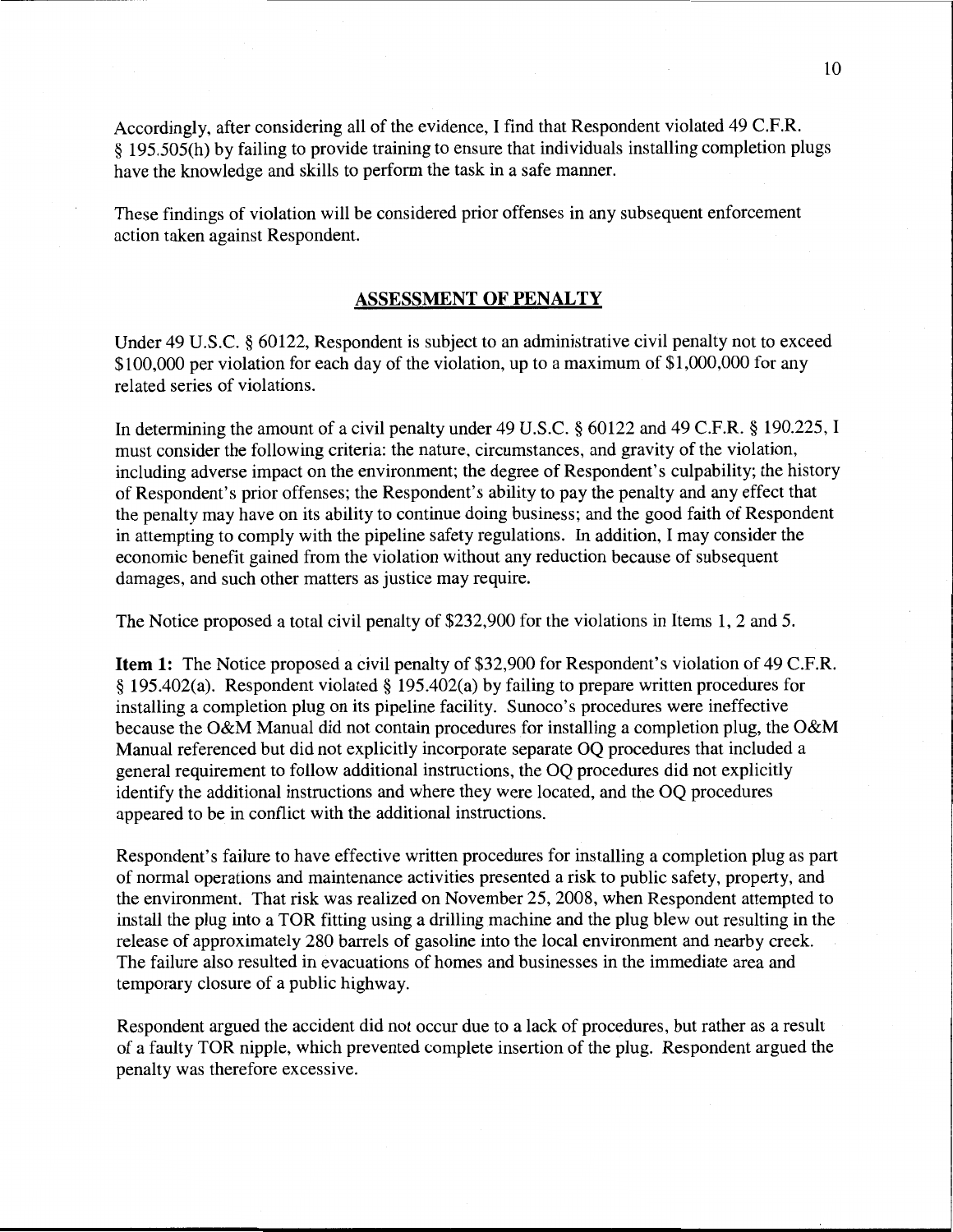I find the alleged fault with the component does not lessen the nature, circumstances, or gravity of the violation, because Respondent was required to have and follow procedures that include, among other things, steps for ensuring the proper installation of the plug, including detecting if the plug does not set properly. Respondent's failure to have such procedures reduced the probability the company would identify the improper setting of the completion plug. The violation contributed to an accident that occurred in a high consequence area (HCA), as defined in  $\S$  195.450.<sup>24</sup> For all of these reasons, I find the nature, circumstances, and gravity of the violation justify the proposed civil penalty.

Respondent is culpable for this violation, meaning as the operator of the pipeline, Respondent bears the blame for failing to prepare written procedures for its pipeline system. I have considered whether the company's good faith or history of prior offenses warrant reducing the proposed civil penalties, and find they do not.

Accordingly, having reviewed the record and considered the assessment criteria, I assess Respondent a civil penalty of \$32,900 for violation of 49 C.F.R.  $\S$  195.402(a).

**Item 2:** The Notice proposed a civil penalty of \$100,000 for Respondent's violation of 49 C.F.R. § 195.402(a). Respondent violated § 195.402(a) by failing to follow its written procedures, which required the company to review and follow the manufacturer's instructions during installation of the completion plug using a drilling machine. Sunoco attempted to install the completion plug without properly calculating the travel distance necessary for the plug to set completely and securely in the TOR fitting, as required by the manufacturer's instructions. The plug blew out resulting in the release of gasoline into the environment, the evacuation of homes and businesses, and closure of a public highway.

Respondent argued the accident did not occur because of any failure to follow procedures, but rather as a result of the faulty TOR nipple. For this reason, Respondent argued the penalty was excessive.

As noted above, the alleged fault with the component does not lessen the nature, circumstances, or gravity of the violation, because the instructions that Respondent failed to follow included, among other things, steps for the operator to take to detect if the plug did not set properly. Respondent's failure to follow those procedures reduced the probability the company would identify the issue preventing the proper setting of the completion plug. The violation contributed to the accident that occurred in an HCA. For all of these reasons, I find the nature, circumstances, and gravity of the violation justify the proposed civil penalty.

Respondent is culpable for this violation, meaning as the operator of the pipeline, Respondent bears the blame for failing to follow the written procedures the company has prepared for its pipeline system. I have considered whether the company's good faith or history of prior offenses warrant reducing the proposed civil penalties, and find they do not.

In its Response, Respondent argued the civil penalties for Items 1 and 2 are duplicative because they "seek to punish Sunoco Pipeline L.P. for essentially the same alleged violation."<sup>25</sup>

<sup>24</sup> Violation Report at 3.

 $25$  Response at 1.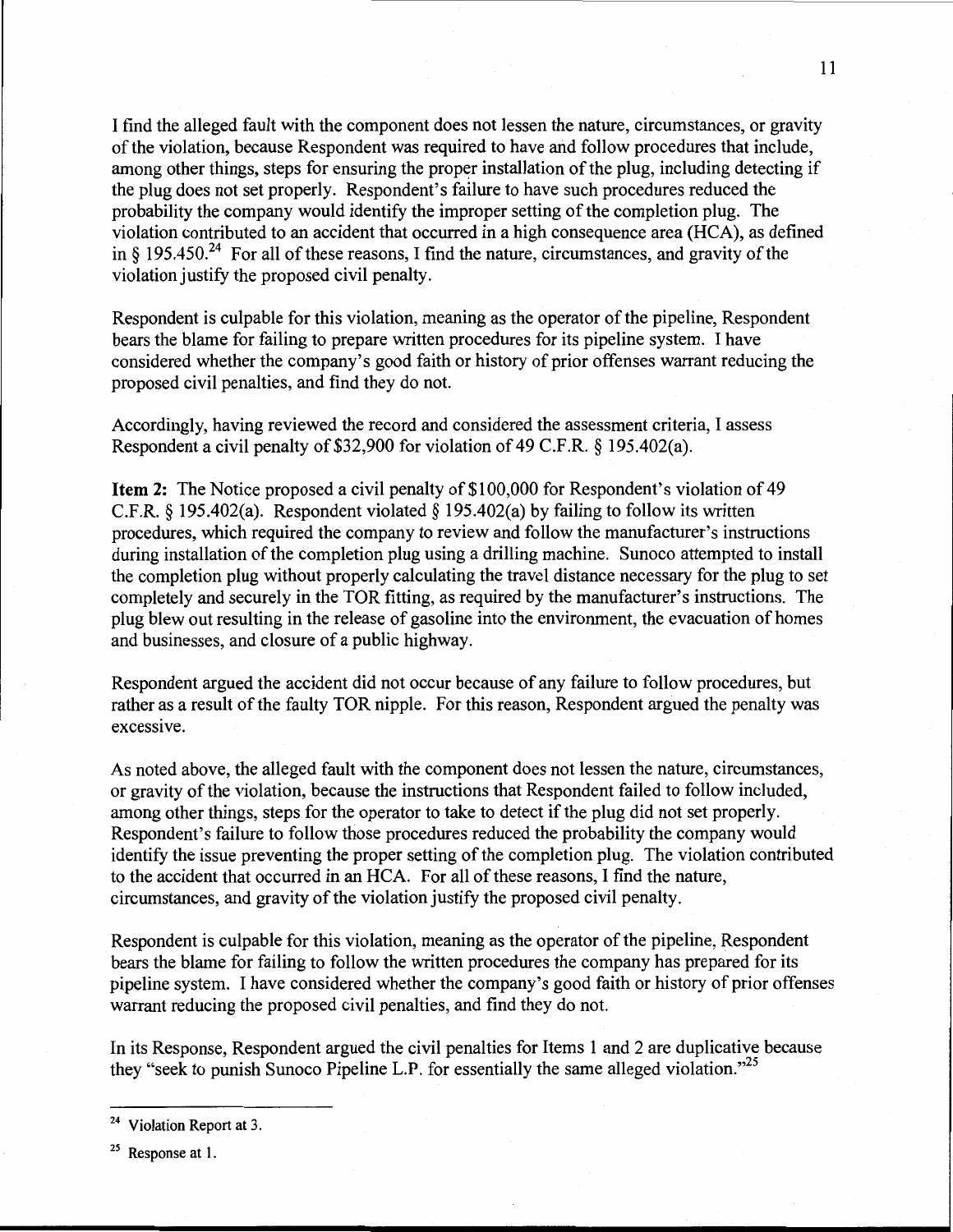As noted above, the company's failure to follow its procedures is a separate offense from the company's failure to have procedures that satisfied the regulation. Therefore, I find Sunoco may be found in violation for both and may be assessed separate civil penalties for the violations.

Accordingly, having reviewed the record and considered the assessment criteria, I assess Respondent a civil penalty of \$100,000 for violation of 49 C.P.R. § 195.402(a).

**Item 5:** The Notice proposed a civil penalty of \$100,000 for Respondent's violation of 49 C.P.R.§ 195.505(h). Respondent violated§ 195.505(h) by failing to provide training to ensure that individuals installing completion plugs had the knowledge and skills to perform the task in a safe manner. Sunoco had not provided training on the installation of completion plugs to those individuals who performed the activity on November 25, 2008. As noted above, the completion plug blew out after they attempted an installation resulting in the release of gasoline into the environment, evacuation of homes and businesses, and closure of a highway.

Respondent argued the accident did not occur because of any lack of training, but rather as a result of a faulty TOR nipple. For this reason, Respondent argued the penalty was excessive.

As stated above, any alleged fault with the component does not lessen the nature, circumstances, or gravity of this violation, particularly since Respondent had not provided appropriate training to these individuals on the proper procedures for detecting potential defects that could cause a completion plug to fail. Respondent's failure to provide training for these individuals on the proper installation of a completion plug contributed to the accident that occurred in an HCA. For these reasons, I find the nature, circumstances, and gravity of the violation justify the proposed civil penalty.

Respondent is culpable for this violation, meaning as the operator of the pipeline, Respondent bears the blame for failing to provide training to its employees. I have considered whether the company's good faith or history of prior offenses warrant reducing the proposed civil penalties, and find they do not.

Accordingly, having reviewed the record and considered the assessment criteria, I assess Respondent a civil penalty of \$100,000 for violation of 49 C.P.R. § 195.505(h).

In summary, having reviewed the record and considered the assessment criteria for each of the Items above, I assess Respondent a total civil penalty of **\$232,900.** 

Respondent did not provide any evidence suggesting the company is unable to pay the civil penalty. Therefore, I find Respondent is able to pay the penalty without adversely affecting its ability to continue in business.

Payment of the civil penalty must be made within 20 days of service. Federal regulations (49 C.P.R.§ 89.21(b)(3)) require such payment to be made by wire transfer through the Federal Reserve Communications System (Fedwire), to the account of the U.S. Treasury. Detailed instructions are contained in the enclosure. Questions concerning wire transfers should be directed to: Financial Operations Division (AMZ-341), Federal Aviation Administration, Mike Monroney Aeronautical Center, P.O. Box 269039, Oklahoma City, Oklahoma 73125. The Financial Operations Division telephone number is (405) 954-8893.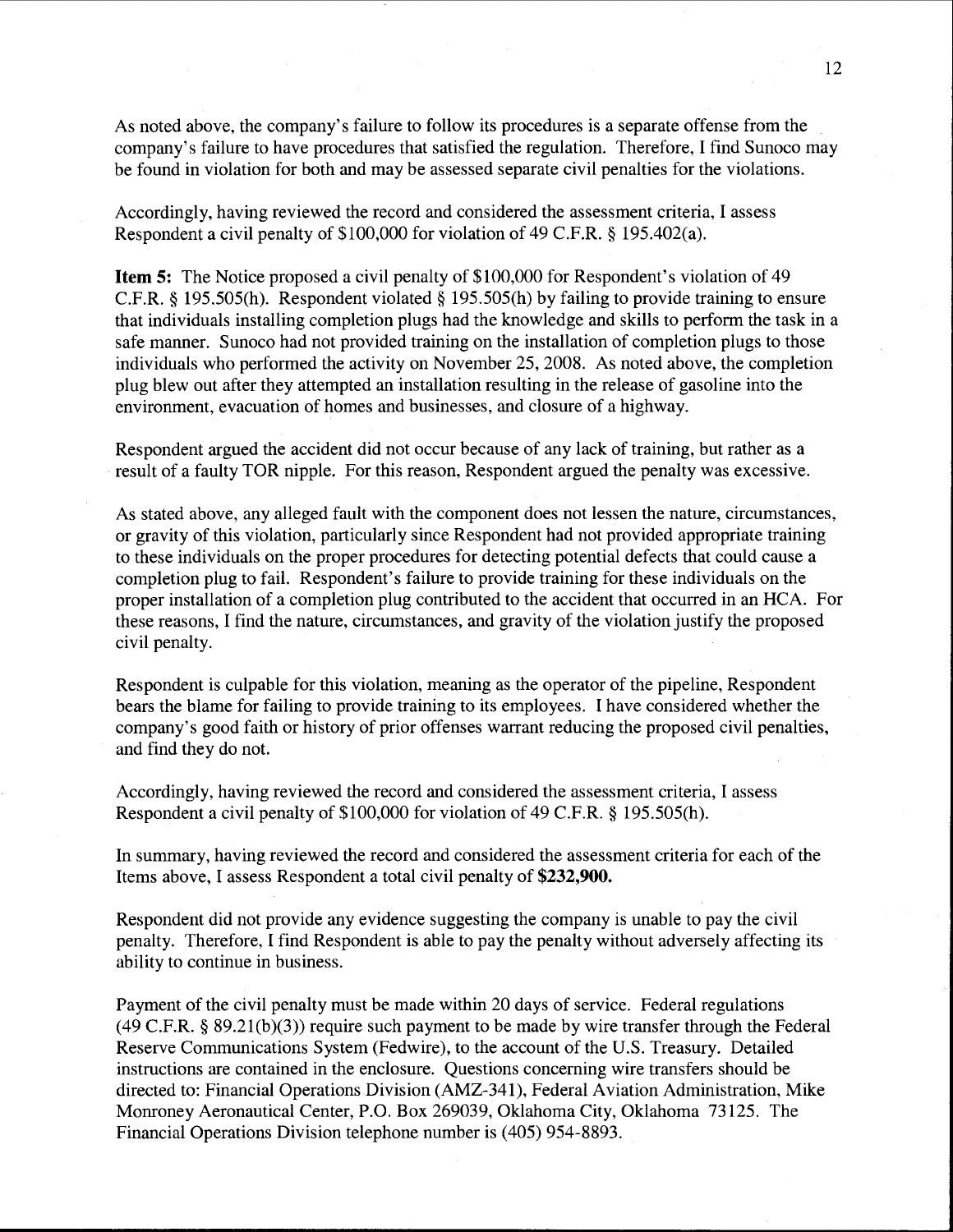Failure to pay the \$232,900 civil penalty will result in accrual of interest at the current annual rate in accordance with 31 U.S.C. § 3717, 31 C.F.R. § 901.9 and 49 C.F.R. § 89.23. Pursuant to those same authorities, a late penalty charge of six percent ( 6%) per annum will be charged if payment is not made within 110 days of service. Furthermore, failure to pay the civil penalty may result in referral of the matter to the Attorney General for appropriate action in a district court of the United States.

### COMPLIANCE ORDER

Under 49 U.S.C.  $\S$  60118(a), each person who engages in the transportation of hazardous liquids or who owns or operates a pipeline facility is required to comply with the applicable safety standards established under chapter 601. The Notice proposed a compliance order with respect to Items 1, 3 and 4 in the Notice for the violations described above.

In its Response, Respondent indicated that it had "completed several of [the] remedial requirements in the Proposed Compliance Order and therefore the inclusion of these is unnecessary."<sup>26</sup> The measures Sunoco indicated that it performed include providing additional training and amending its O&M Manual and *OQP-JPM-482.* 

During the hearing, the Director requested that Sunoco submit documentation of these remedial actions. In its Closing, Respondent did not include any evidence to confirm that it had performed these actions. Therefore, I find the record does not support Respondent's contention that a Compliance Order is unnecessary.

Pursuant to the authority of 49 U.S.C. § 60118(b) and 49 C.F.R. § 190.217, Respondent is ordered to take the following actions to ensure compliance with the pipeline safety regulations applicable to its operations:

- 1. With respect to the violation of  $\S$  195.402(a) (**Item 1**), Respondent must amend its manual of written procedures for operations and maintenance to include specific procedures for installing completion plugs. The procedures may be developed by Sunoco or may be from another source, provided the source material is incorporated verbatim or referenced by name and made readily available as part of the operations and maintenance procedures.
- 2. With respect to the violation of  $\S$  195.505(a) (**Item 3**), Respondent must amend its qualification procedures to identify the installation of a completion plug as a covered task for which individuals must be qualified. The procedures must include sufficient details regarding installation of a completion plug to ensure that individuals can be properly qualified to perform the activity.
- 3. With respect to the violation of  $\S$  195.505(b) (**Item 4**), Respondent must re-qualify each individual who installs a completion plug using the new qualification procedures prepared pursuant to this Compliance Order.

<sup>13</sup> 

<sup>26</sup> Response at 2.